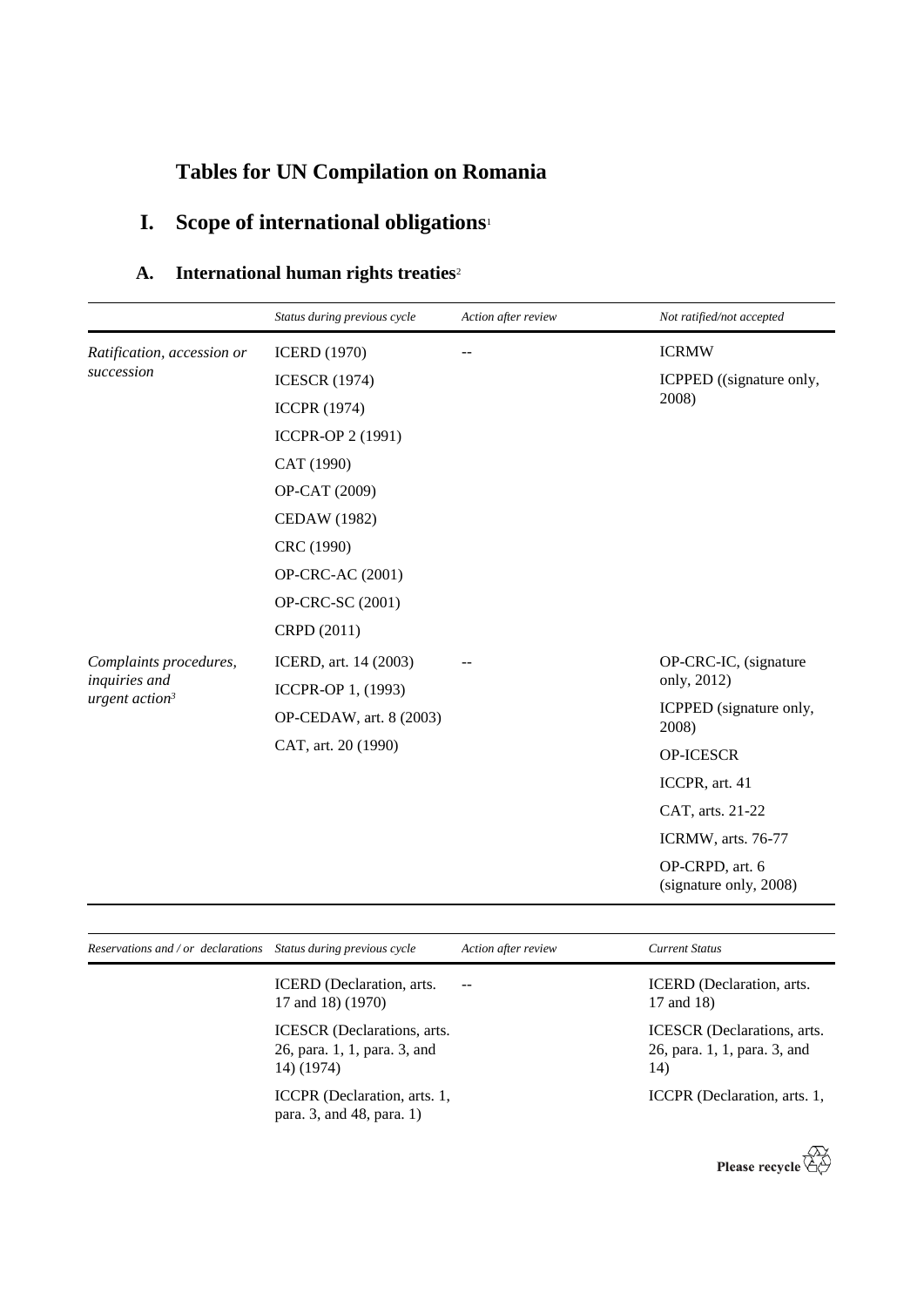(1974) ICCPR-OP 1 (Declaration, art. 5, para. 2 (a)) (1993) OP-CRC-AC (Declaration on the age of military service, 2001) OP-CAT (Declaration, art.

para. 3, and 48, para. 1)

ICCPR-OP 1 (Declaration, art. 5, para. 2 (a))

OP-CRC-AC (Declaration on the age of military service)

### **B. Other main relevant international instruments**

24, para. 1) (2009)

|                                          | Status during previous cycle                                                                                     | Action after review                                                                                     | Not ratified                                            |
|------------------------------------------|------------------------------------------------------------------------------------------------------------------|---------------------------------------------------------------------------------------------------------|---------------------------------------------------------|
| Ratification, accession or<br>succession | Convention on the<br>Prevention and Punishment<br>of the Crime of Genocide                                       | <b>Additional Protocol III</b><br>to the Geneva<br>Conventions of 12<br>August 1949 <sup>4</sup> (2015) | <b>ILO Conventions Nos.</b><br>169 and 189 <sup>5</sup> |
|                                          | Geneva Conventions of 12<br>August 1949 and Additional<br>Protocols thereto, except<br>Protocol III <sup>6</sup> |                                                                                                         |                                                         |
|                                          | Rome Statute of the<br><b>International Criminal Court</b>                                                       |                                                                                                         |                                                         |
|                                          | Conventions on refugees<br>and stateless persons <sup>7</sup>                                                    |                                                                                                         | --                                                      |
|                                          | Palermo Protocol <sup>8</sup>                                                                                    |                                                                                                         |                                                         |
|                                          | <b>ILO</b> fundamental<br>Conventions <sup>9</sup>                                                               |                                                                                                         |                                                         |
|                                          | Convention against<br>Discrimination in Education                                                                |                                                                                                         | $- -$                                                   |

## **II. Cooperation with human rights mechanisms and bodies**

## **A. Cooperation with treaty bodies**<sup>10</sup>

| Treaty body | Concluding observations<br>included in previous review since previous review | Latest report submitted | Latest concluding<br>observations | Reporting status                                                        |
|-------------|------------------------------------------------------------------------------|-------------------------|-----------------------------------|-------------------------------------------------------------------------|
| <b>CERD</b> | August 2010                                                                  | 2008                    |                                   | Combined twentieth<br>to twenty-second<br>reports overdue since<br>2013 |

#### **Reporting status**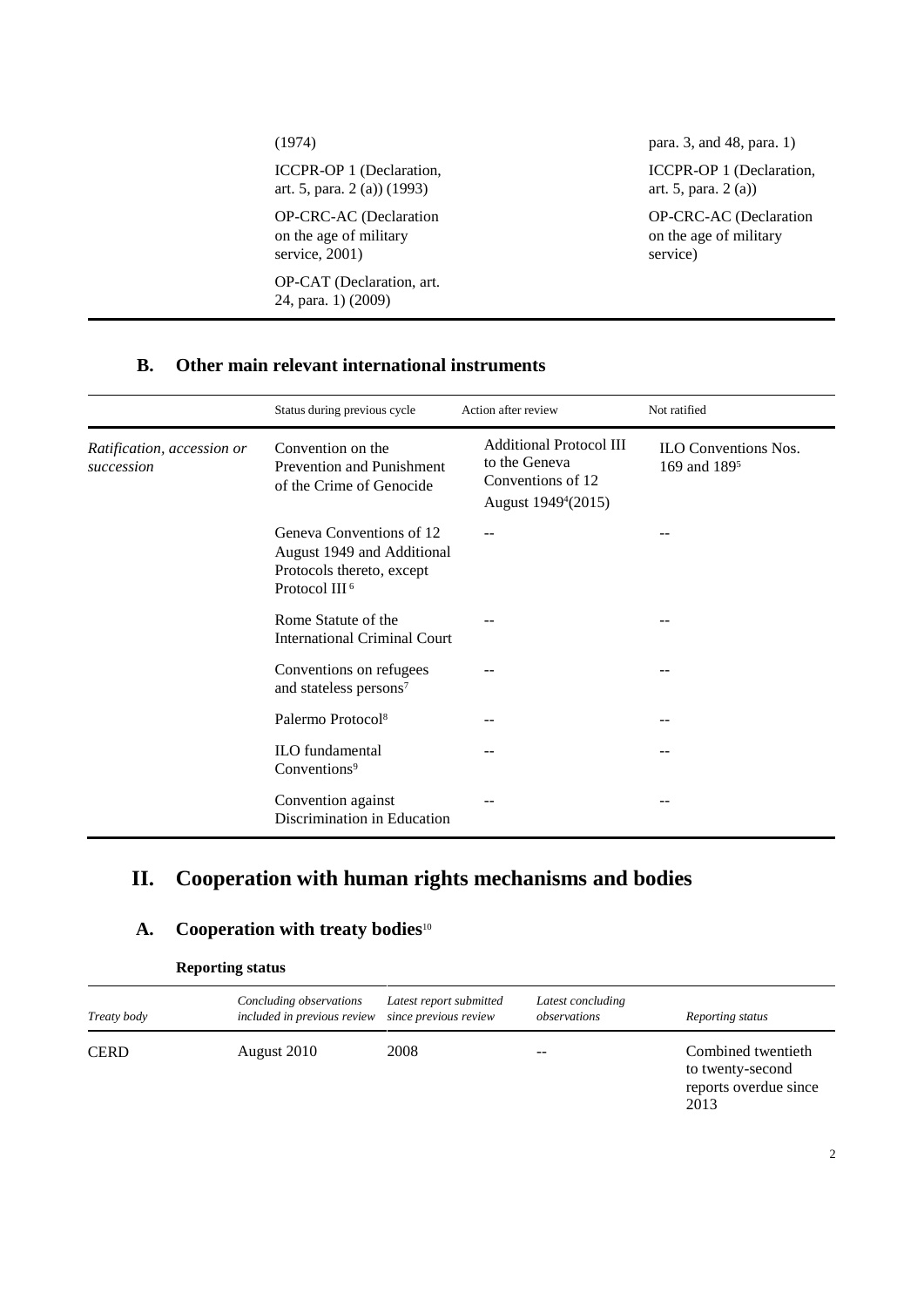| <b>CESCR</b>        |           | 2011  | November 2014     | Sixth report due in<br>2019                          |
|---------------------|-----------|-------|-------------------|------------------------------------------------------|
| <b>HR</b> Committee |           | 2016  | November 2017     | Sixth report due in<br>2023                          |
| <b>CEDAW</b>        |           | 2017  | <b>July 2017</b>  | Ninth report due in<br>2021                          |
| <b>CAT</b>          | --        | 2014  | May 2015          | Third report due in<br>2019                          |
| <b>CRC</b>          | June 2009 | 2015  | June 2017         | Combined sixth and<br>seventh reports due in<br>2022 |
| <b>CRPD</b>         | --        | $- -$ | $\qquad \qquad -$ | Initial report overdue<br>since 2013                 |

## **Responses to specific follow-up requests from concluding observations**

| Treaty body  | Due in | Subject matter                                                                                                                                                                                                                                                               | Submitted   |
|--------------|--------|------------------------------------------------------------------------------------------------------------------------------------------------------------------------------------------------------------------------------------------------------------------------------|-------------|
| <b>CEDAW</b> | 2019   | Adoption of a national<br>action plan on women and<br>peace and security;<br>Collection of disaggregated<br>data on cases of gender-<br>based violence and<br>discrimination against<br>women brought before the<br>courts; Strategy against<br>trafficking in persons. $11$ |             |
| <b>CAT</b>   | 2016   | Prolonged detention in<br>police detention and arrest<br>centres; Excessive use of<br>force by law enforcement<br>officials; National<br>preventive mechanism. <sup>12</sup>                                                                                                 | $2016^{13}$ |

## **Country visits and /or inquiries by treaty bodies**

| Treaty body | Date     | Subject matter        |
|-------------|----------|-----------------------|
| <b>SPT</b>  | May 2016 | Prevention of Torture |

## **B. Cooperation with special procedures**<sup>14</sup>

|                      | Status during previous cycle | Current status |
|----------------------|------------------------------|----------------|
| Standing invitations | Yes                          | Yes            |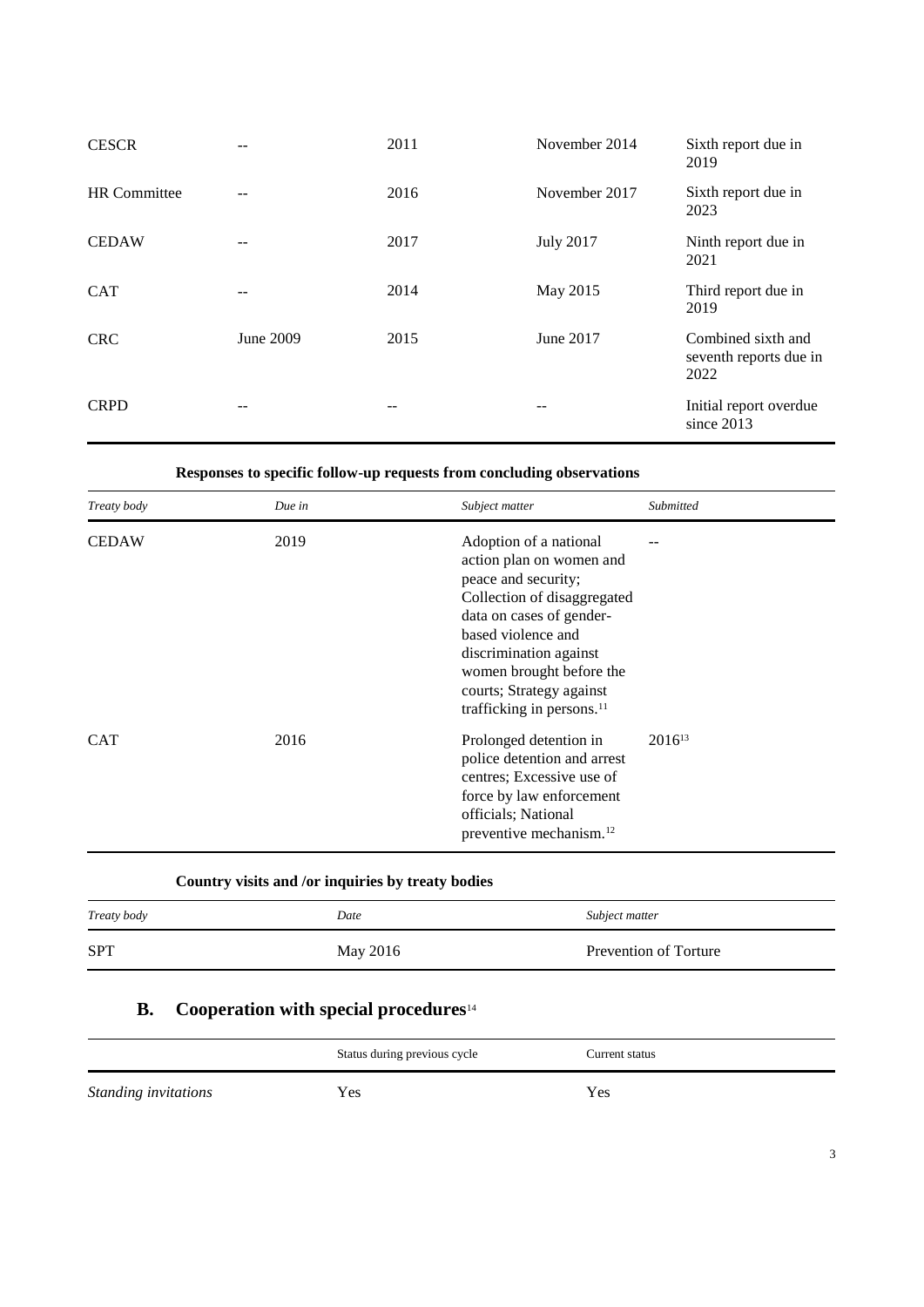| Visits undertaken                                       | Migrants (2009)                                                                                                | Poverty $(2015)$ |
|---------------------------------------------------------|----------------------------------------------------------------------------------------------------------------|------------------|
|                                                         | Slavery $(2010)$                                                                                               |                  |
|                                                         | Independence of judges and<br>lawyers $(2011)$                                                                 |                  |
| Visits agreed to in principle                           | Discrimination against women                                                                                   | --               |
| <i>Visits requested</i>                                 | Mercenaries (2011)                                                                                             | Health           |
| Responses to letters of<br>allegation and urgent appeal | During the period under review 2<br>communications were sent. The<br>Government replied to 0<br>communications |                  |
| Follow-up reports and missions                          | Summary executions                                                                                             |                  |

## **C. Status of national human rights institutions**<sup>15</sup>

| National human rights institution      | Status during previous cycle | Status during present cycle <sup>16</sup> |
|----------------------------------------|------------------------------|-------------------------------------------|
| Romanian Institute<br>for Human Rights | C(2011)                      | C(2011)                                   |

*Notes*

<sup>1</sup> Unless indicated otherwise, the status of ratification of instruments listed in the table may be found on the official website of the United Nations Treaty Collection database, Office of Legal Affairs of the United Nations Secretariat, http://treaties.un.org/. Please also refer to the United Nations compilation on Romania from the previous cycle (A/HRC/WG.6/29/ROU/2).

| <sup>2</sup> The following abbreviations have been used in the universal periodic review document: |  |
|----------------------------------------------------------------------------------------------------|--|
|----------------------------------------------------------------------------------------------------|--|

| <b>ICERD</b>     | International Convention on the Elimination of All Forms of   |
|------------------|---------------------------------------------------------------|
|                  | Racial Discrimination                                         |
| <b>ICESCR</b>    | International Covenant on Economic, Social and Cultural       |
|                  | Rights                                                        |
| <b>OP-ICESCR</b> | <b>Optional Protocol to ICESCR</b>                            |
| <b>ICCPR</b>     | International Covenant on Civil and Political Rights          |
| <b>ICCPR-OP1</b> | <b>Optional Protocol to ICCPR</b>                             |
| <b>ICCPR-OP2</b> | Second Optional Protocol to ICCPR, aiming at the abolition of |
|                  | the death penalty                                             |
| <b>CEDAW</b>     | Convention on the Elimination of All Forms of Discrimination  |
|                  | against Women                                                 |
| <b>OP-CEDAW</b>  | <b>Optional Protocol to CEDAW</b>                             |
| <b>CAT</b>       | Convention against Torture and Other Cruel, Inhuman or        |
|                  | Degrading Treatment or Punishment                             |
| OP-CAT           | Optional Protocol to CAT                                      |
| <b>CRC</b>       | Convention on the Rights of the Child                         |
| OP-CRC-AC        | Optional Protocol to CRC on the involvement of children in    |
|                  | armed conflict                                                |
| OP-CRC-SC        | Optional Protocol to CRC on the sale of children, child       |
|                  | prostitution and child pornography                            |
|                  |                                                               |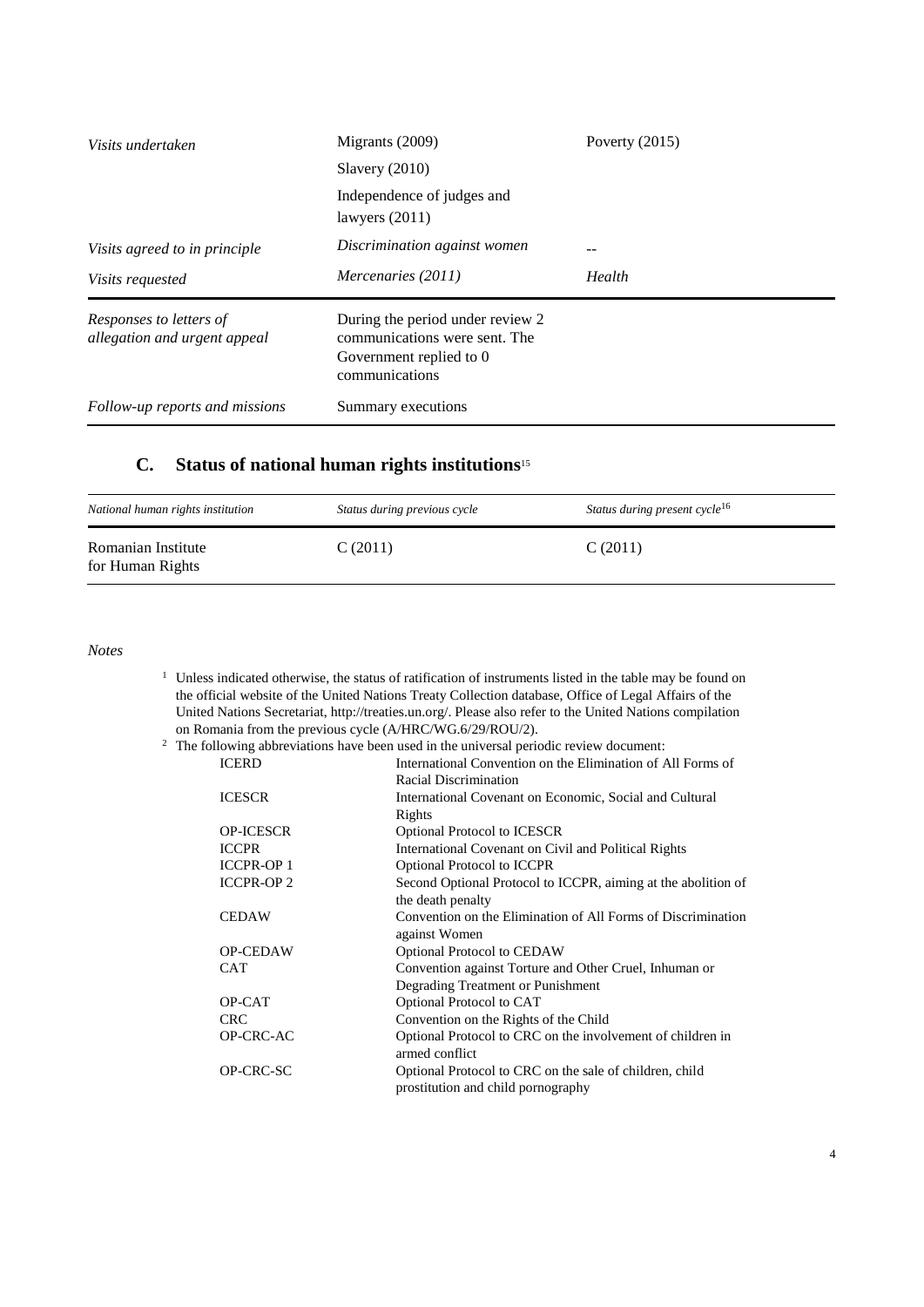| OP-CRC-IC      | Optional Protocol to CRC on a communications procedure          |
|----------------|-----------------------------------------------------------------|
| <b>ICRMW</b>   | International Convention on the Protection of the Rights of All |
|                | Migrant Workers and Members of Their Families                   |
| <b>CRPD</b>    | Convention on the Rights of Persons with Disabilities           |
| <b>OP-CRPD</b> | <b>Optional Protocol to CRPD</b>                                |
| <b>ICPPED</b>  | International Convention for the Protection of All Persons      |
|                | from Enforced Disappearance.                                    |
|                |                                                                 |

- <sup>3</sup> Individual complaints: ICCPR-OP 1, art. 1; OP-CEDAW, art. 1; OP-CRPD, art. 1; OP-ICESCR, art. 1; OP-CRC-IC, art. 5; ICERD, art. 14; CAT, art. 22; ICRMW, art. 77; and ICPPED, art. 31. Inquiry procedure: OP-CEDAW, art. 8; CAT, art. 20; ICPPED, art. 33; OP-CRPD, art. 6; OP-ICESCR, art. 11; and OP-CRC-IC, art. 13. Inter-State complaints: ICCPR, art. 41; ICRMW, art. 76; ICPPED, art. 32; CAT, art. 21; OP-ICESCR, art. 10; and OP-CRC-IC, art. 12. Urgent action: ICPPED, art. 30.
- <sup>4</sup> Protocol Additional to the Geneva Conventions of 12 August 1949, and relating to the Adoption of an Additional Distinctive Emblem (Protocol III). For the official status of ratifications, see Federal Department of Foreign Affairs of Switzerland, at https://www.dfae.admin.ch/eda/fr/dfae/politiqueexterieure/droit-international-public/traites-internationaux/depositaire/protection-des-victimes-de-laguerre.html
- <sup>5</sup> ILO Indigenous and Tribal Peoples Convention, 1989 (No. 169) and Domestic Workers Convention, 2011 (No. 189).
- <sup>6</sup> Geneva Convention for the Amelioration of the Condition of the Wounded and Sick in Armed Forces in the Field (First Convention); Geneva Convention for the Amelioration of the Condition of Wounded, Sick and Shipwrecked Members of Armed Forces at Sea (Second Convention); Geneva Convention relative to the Treatment of Prisoners of War (Third Convention); Geneva Convention relative to the Protection of Civilian Persons in Time of War (Fourth Convention); Protocol Additional to the Geneva Conventions of 12 August 1949, and relating to the Protection of Victims of International Armed Conflicts (Protocol I); Protocol Additional to the Geneva Conventions of 12 August 1949, and relating to the Protection of Victims of Non-International Armed Conflicts (Protocol II); For the official status of ratifications, see Federal Department of Foreign Affairs of Switzerland, at https://www.dfae.admin.ch/eda/fr/dfae/politique-exterieure/droit-internationalpublic/traites-internationaux/depositaire/protection-des-victimes-de-la-guerre.html
- <sup>7</sup> 1951 Convention relating to the Status of Refugees and its 1967 Protocol, 1954 Convention relating to the Status of Stateless Persons, and 1961 Convention on the Reduction of Statelessness.
- <sup>8</sup> Protocol to Prevent, Suppress and Punish Trafficking in Persons, Especially Women and Children, supplementing the United Nations Convention against Transnational Organized Crime.
- 9 International Labour Organization Convention No. 29 concerning Forced or Compulsory Labour; Convention No. 105 concerning the Abolition of Forced Labour; Convention No. 87 concerning Freedom of Association and Protection of the Right to Organise; Convention No. 98 concerning the Application of the Principles of the Right to Organise and to Bargain Collectively; Convention No. 100 concerning Equal Remuneration for Men and Women Workers for Work of Equal Value; Convention No. 111 concerning Discrimination in Respect of Employment and Occupation; Convention No. 138 concerning Minimum Age for Admission to Employment; Convention No. 182 concerning the Prohibition and Immediate Action for the Elimination of the Worst Forms of Child Labour.
- <sup>10</sup> The following abbreviations have been used in the present document:

| <b>CERD</b>         | Committee on the Elimination of Racial Discrimination    |
|---------------------|----------------------------------------------------------|
| <b>CESCR</b>        | Committee on Economic, Social and Cultural Rights        |
| <b>HR</b> Committee | Human Rights Committee                                   |
| <b>CEDAW</b>        | Committee on the Elimination of Discrimination against   |
|                     | Women                                                    |
| <b>CAT</b>          | Committee against Torture                                |
| <b>CRC</b>          | Committee on the Rights of the Child                     |
| <b>CMW</b>          | Committee on the Protection of the Rights of All Migrant |
|                     | Workers and Members of Their Families                    |
| <b>CRPD</b>         | Committee on the Rights of Persons with Disabilities     |
| <b>CED</b>          | Committee on Enforced Disappearances                     |
| <b>SPT</b>          | Subcommittee on Prevention of Torture.                   |
|                     |                                                          |